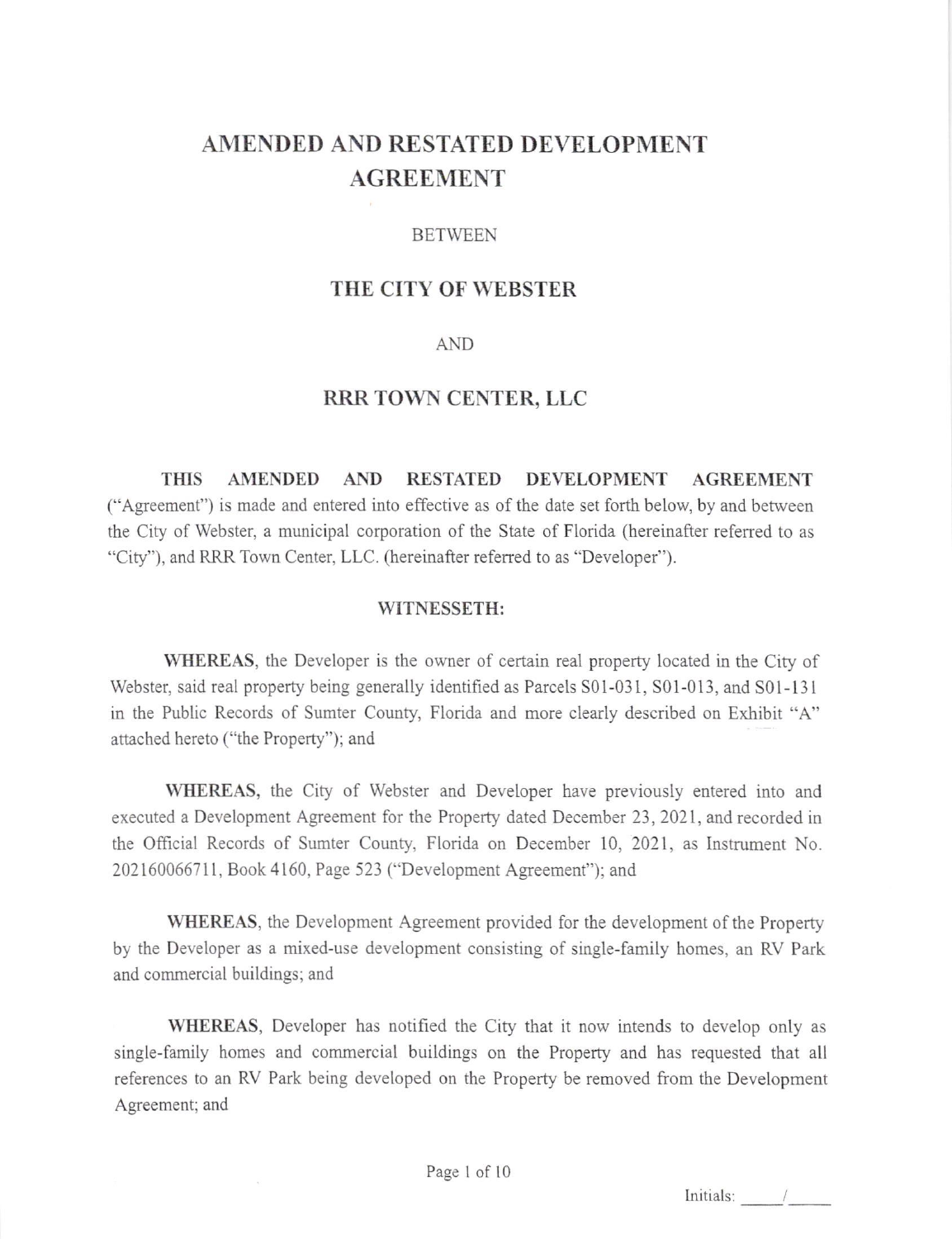WHEREAS, the Developer has represented to the City that it intends to develop <sup>a</sup> mixed-use development on the Properry consisting of the following (the "Project"):

- 1. Single-Family Residential units. No less than 110 single family homes and no more than 328 at a maximum density of 8 units per gross acre. Units may be clustered at a rate up to 12 dwelling units per acre.
- 2. Commercial buildings along the frontage abutting SR471 or no more than 75,000 square feet and associated amenities on the Property.

WHEREAS, the City owns and operates a central water system and a central sewer system in the City of Webster, Sumter County, Florida, and as such provides water and sewer services to properties and the occupants thereof within the City for a fee; and

WHEREAS, the Developer desires to connect to the City's central water system and sewer systems; and

WHEREAS, the Developer will submit a Conceptual Master Plan of Development as <sup>a</sup> zoning application to the City; and

\YIIEREAS, the City and Developer have agreed to enter into this Agreement to amend and restate the terms and conditions goveming Developer's development of the Project.

NOW, THEREFORE, in consideration of the premises and the mutual obligations herein contained and the benefits accruing to the parties to this Agreement, and for other good and valuable considerations, the parties do hereby covenant and agree as follow:

## I. RECITATIONS

The above recitations (WHEREAS clauses) are true and correct and are incorporated herein by this reference.

## II, STRUCTURESANDADDITIONS

A. The following structures, and accessories (of conventional construction or prefabricated) will be allowed on or at the Project: